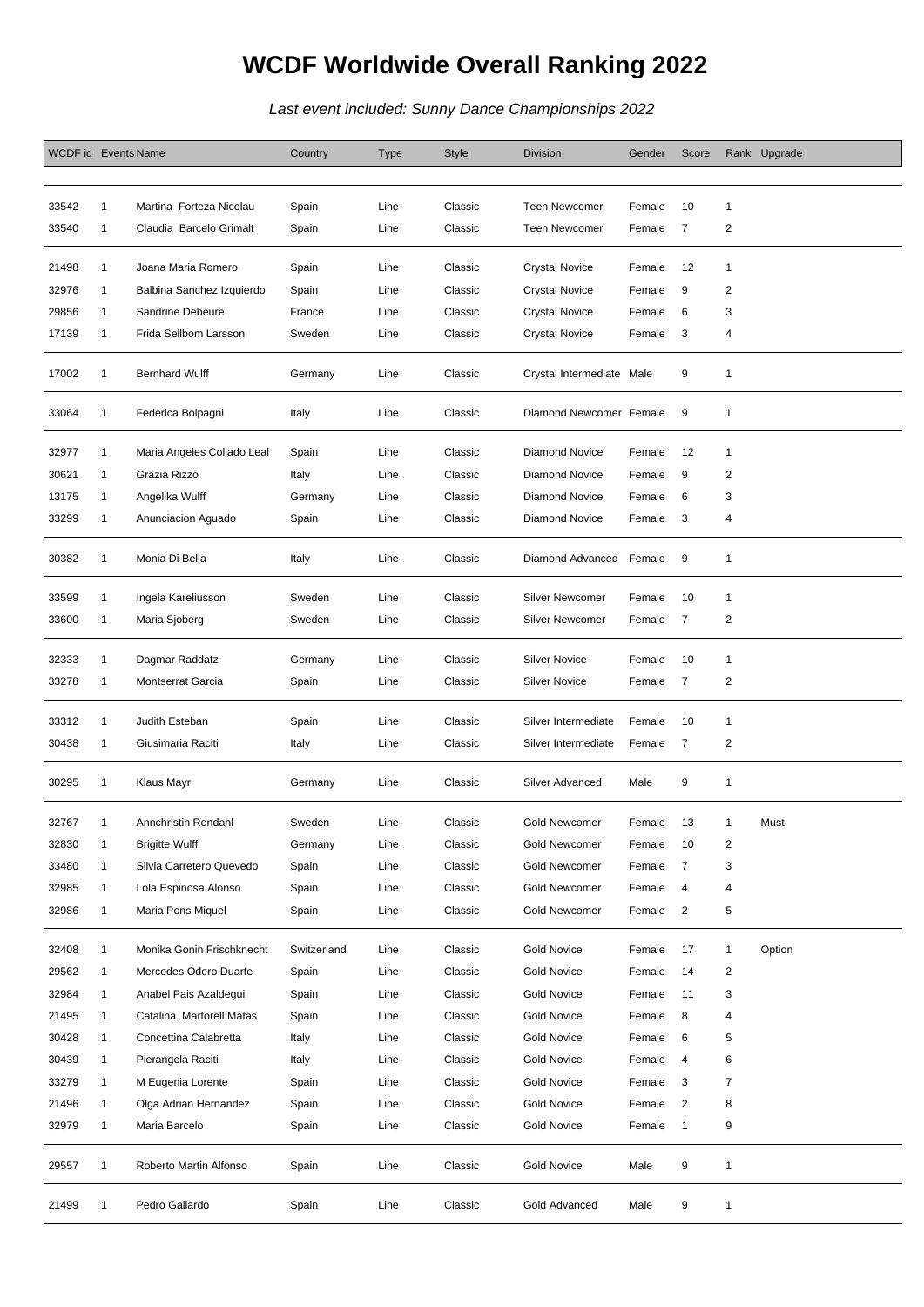| 33677 | $\mathbf{1}$   | Joana Maria Cortes Vives   | Spain       | Line   | Classic      | <b>Adult Newcomer</b> | Female         | 9              | 1              |
|-------|----------------|----------------------------|-------------|--------|--------------|-----------------------|----------------|----------------|----------------|
| 33285 | 1              | Antonio Ramon              | Spain       | Line   | Classic      | <b>Adult Newcomer</b> | Male           | 9              | 1              |
| 33281 | 1              | Neus Garrido Bozada        | Spain       | Line   | Classic      | <b>Adult Novice</b>   | Female         | 9              | 1              |
| 33452 | $\mathbf{1}$   | Aukse Klapatauskyte        | Lithuania   | Line   | Classic      | Adult Intermediate    | Female         | 9              | 1              |
| 30408 | $\mathbf{1}$   | Benedetta Fighera          | Italy       | Line   | Classic      | <b>Adult Advanced</b> | Female         | 11             | 1              |
| 21107 | $\mathbf{1}$   | Julia Schmid               | Germany     | Line   | Classic      | <b>Adult Advanced</b> | Female         | 8              | 2              |
| 30482 | $\mathbf{1}$   | <b>Audrey Vergnes</b>      | France      | Line   | Classic      | <b>Adult Advanced</b> | Female         | 5              | 3              |
| 32978 | $\mathbf{1}$   | Unai Pino Navarro          | Spain       | Line   | Classic      | Adult Advanced        | Male           | 9              | $\mathbf{1}$   |
| 30382 | 1              | Monia Di Bella             | Italy       | Line   | Classic Open | Diamond Advanced --   |                | 9              | $\mathbf{1}$   |
| 32978 | 1              | Unai Pino Navarro          | Spain       | Line   | Classic Open | <b>Adult Advanced</b> | --             | 10             | 1              |
| 30408 | 1              | Benedetta Fighera          | Italy       | Line   | Classic Open | Adult Advanced        | ۰.             | $\overline{7}$ | $\overline{c}$ |
| 32978 | $\overline{1}$ | Unai Pino Navarro          | Spain       | Line   | Modern       | <b>Teens Ace</b>      |                | 10             | 1              |
| 33452 | 1              | Aukse Klapatauskyte        | Lithuania   | Line   | Modern       | <b>Teens Ace</b>      | --             | $\overline{7}$ | $\overline{c}$ |
|       |                |                            |             |        |              |                       |                |                |                |
| 33281 | $\mathbf{1}$   | Neus Garrido Bozada        | Spain       | Line   | Modern       | <b>Adults Basic</b>   | --             | 10             | 1              |
| 33285 | 1              | Antonio Ramon              | Spain       | Line   | Modern       | <b>Adults Basic</b>   | --             | $\overline{7}$ | $\overline{2}$ |
| 32977 | 1              | Maria Angeles Collado Leal | Spain       | Line   | Modern       | <b>Chrome Basic</b>   |                | 12             | 1              |
| 32976 | $\mathbf{1}$   | Balbina Sanchez Izquierdo  | Spain       | Line   | Modern       | Chrome Basic          | --             | 9              | $\overline{2}$ |
| 21498 | 1              | Joana Maria Romero         | Spain       | Line   | Modern       | Chrome Basic          | $\overline{a}$ | 6              | 3              |
| 33064 | 1              | Federica Bolpagni          | Italy       | Line   | Modern       | Chrome Basic          | --             | 3              | 4              |
| 33312 | $\mathbf{1}$   | Judith Esteban             | Spain       | Line   | Modern       | Platinum Ace          | --             | 9              | 1              |
| 32333 | 1              | Dagmar Raddatz             | Germany     | Line   | Modern       | <b>Platinum Basic</b> |                | 16             | 1              |
| 32984 | 1              | Anabel Pais Azaldegui      | Spain       | Line   | Modern       | Platinum Basic        |                | 13             | $\overline{c}$ |
| 21495 | $\mathbf{1}$   | Catalina Martorell Matas   | Spain       | Line   | Modern       | <b>Platinum Basic</b> | --             | 10             | 3              |
| 32408 | 1              | Monika Gonin Frischknecht  | Switzerland | Line   | Modern       | Platinum Basic        |                | 7              | 4              |
| 32979 | $\mathbf{1}$   | Maria Barcelo              | Spain       | Line   | Modern       | Platinum Basic        | --             | 5              | 5              |
| 33763 | $\mathbf{1}$   | Lucia Gabriella Carrozza   | Italy       | Line   | Modern       | Platinum Basic        | --             | 3              | 6              |
| 32985 | $\mathbf{1}$   | Lola Espinosa Alonso       | Spain       | Line   | Modern       | Platinum Basic        | --             | $\overline{c}$ | 7              |
| 32986 | $\mathbf{1}$   | Maria Pons Miquel          | Spain       | Line   | Modern       | Platinum Basic        | ۰.             | 1              | 8              |
| 30382 | $\mathbf{1}$   | Monia Di Bella             | Italy       | Line   | Showcase     | Diamond               | Female         | 9              | 1              |
| 30408 | $\mathbf{1}$   | Benedetta Fighera          | Italy       | Line   | Showcase     | Adult                 | Female         | 11             | 1              |
| 21107 | 1              | Julia Schmid               | Germany     | Line   | Showcase     | Adult                 | Female         | 8              | 2              |
| 30482 | $\mathbf{1}$   | <b>Audrey Vergnes</b>      | France      | Line   | Showcase     | Adult                 | Female         | 5              | 3              |
| 32978 | $\mathbf{1}$   | Unai Pino Navarro          | Spain       | Line   | Showcase     | Adult                 | Male           | 9              | $\mathbf{1}$   |
| 17002 | 1              | <b>Bernhard Wulff</b>      | Germany     | Couple | Classic      | <b>Crystal Novice</b> |                | 9              | 1              |
| 13175 | $\mathbf{1}$   | Angelika Wulff             | Germany     | Couple | Classic      | <b>Crystal Novice</b> | $\overline{a}$ | 9              | 1              |
| 30561 | $\mathbf{1}$   | Natalia Martinez Kardeskog | Sweden      | Couple | Classic      | Silver Advanced       | --             | 9              | $\mathbf{1}$   |